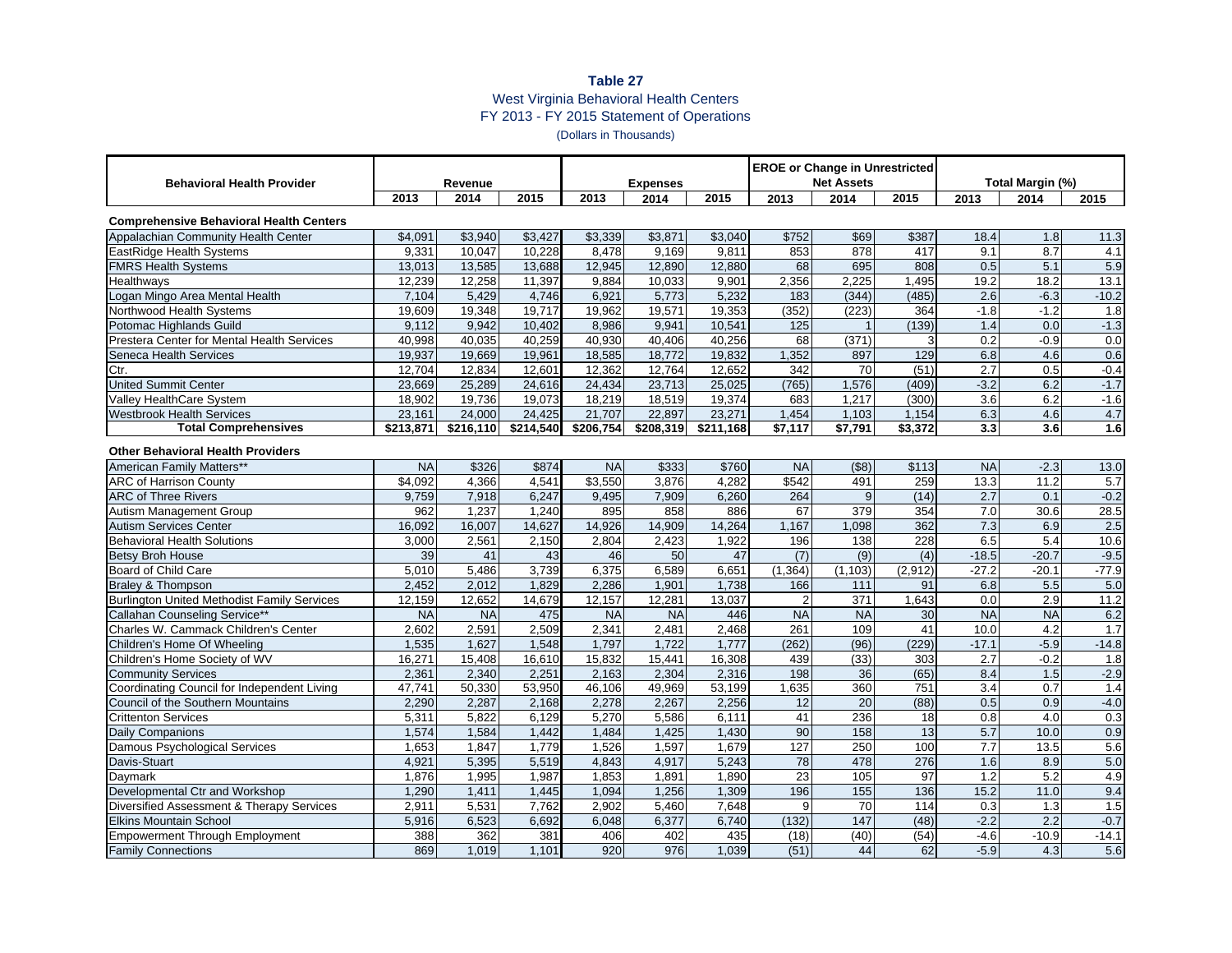## **Table 27** West Virginia Behavioral Health Centers FY 2013 - FY 2015 Statement of Operations (Dollars in Thousands)

| <b>Net Assets</b><br>Total Margin (%)<br><b>Behavioral Health Provider</b><br><b>Expenses</b><br>Revenue<br>2013<br>2014<br>2015<br>2014<br>2013<br>2014<br>2015<br>2013<br>2014<br>2013<br>2015<br>2015<br>50<br>2.9<br>989<br>1,153<br>1,195<br>960<br>1,103<br>1,212<br>29<br>(17)<br>4.3<br><b>Family Counseling Connection</b><br>$-1.4$<br>794<br>276<br>25.9<br>1,071<br>989<br>1,269<br>733<br>1,291<br>256<br>(22)<br>25.8<br>$-1.8$<br><b>Family Options Providers</b><br>Family Preservation Services of WV<br>1,363<br>1,051<br>1,256<br>1,362<br>42<br>107<br>(59)<br>7.9<br>$-4.5$<br>1,092<br>1,303<br>3.8<br>(6)<br>$-1.2$<br>970<br>$\overline{11}$<br>(12)<br>$-0.7$<br>$\overline{1.2}$<br>Family Service of Marion and Harrison Counties<br>890<br>914<br>958<br>897<br>903<br>1.0<br>Genesis Youth Center<br>2,572<br>2,612<br>2,850<br>2,484<br>2,639<br>2,821<br>88<br>(28)<br>29<br>3.4<br>$-1.1$<br>100<br>49<br>43<br>33.9<br><b>Global Access</b><br>149<br>126<br>128<br>68<br>85<br>57<br>32.8<br>45.6<br>339<br>12.3<br>Golden Girl<br>2,356<br>2,292<br>2,761<br>2,000<br>2,265<br>2,422<br>356<br>28<br>15.1<br>1.2 |
|-----------------------------------------------------------------------------------------------------------------------------------------------------------------------------------------------------------------------------------------------------------------------------------------------------------------------------------------------------------------------------------------------------------------------------------------------------------------------------------------------------------------------------------------------------------------------------------------------------------------------------------------------------------------------------------------------------------------------------------------------------------------------------------------------------------------------------------------------------------------------------------------------------------------------------------------------------------------------------------------------------------------------------------------------------------------------------------------------------------------------------------------------------|
|                                                                                                                                                                                                                                                                                                                                                                                                                                                                                                                                                                                                                                                                                                                                                                                                                                                                                                                                                                                                                                                                                                                                                     |
|                                                                                                                                                                                                                                                                                                                                                                                                                                                                                                                                                                                                                                                                                                                                                                                                                                                                                                                                                                                                                                                                                                                                                     |
|                                                                                                                                                                                                                                                                                                                                                                                                                                                                                                                                                                                                                                                                                                                                                                                                                                                                                                                                                                                                                                                                                                                                                     |
|                                                                                                                                                                                                                                                                                                                                                                                                                                                                                                                                                                                                                                                                                                                                                                                                                                                                                                                                                                                                                                                                                                                                                     |
|                                                                                                                                                                                                                                                                                                                                                                                                                                                                                                                                                                                                                                                                                                                                                                                                                                                                                                                                                                                                                                                                                                                                                     |
|                                                                                                                                                                                                                                                                                                                                                                                                                                                                                                                                                                                                                                                                                                                                                                                                                                                                                                                                                                                                                                                                                                                                                     |
|                                                                                                                                                                                                                                                                                                                                                                                                                                                                                                                                                                                                                                                                                                                                                                                                                                                                                                                                                                                                                                                                                                                                                     |
|                                                                                                                                                                                                                                                                                                                                                                                                                                                                                                                                                                                                                                                                                                                                                                                                                                                                                                                                                                                                                                                                                                                                                     |
|                                                                                                                                                                                                                                                                                                                                                                                                                                                                                                                                                                                                                                                                                                                                                                                                                                                                                                                                                                                                                                                                                                                                                     |
| 228<br>286<br>267<br>(16)<br>19<br>$-7.8$<br>6.6<br>Goodwill Industries of KYOWVA<br>210<br>226<br>238<br>(10)<br>$-4.3$                                                                                                                                                                                                                                                                                                                                                                                                                                                                                                                                                                                                                                                                                                                                                                                                                                                                                                                                                                                                                            |
| <b>NA</b><br>166<br>290<br><b>NA</b><br>236<br>458<br><b>NA</b><br>(168)<br><b>NA</b><br>$-42.1$<br>$-58.1$<br><b>Grafton Integrated Health Network</b><br>(70)                                                                                                                                                                                                                                                                                                                                                                                                                                                                                                                                                                                                                                                                                                                                                                                                                                                                                                                                                                                     |
| <b>Greenbrier Academy for Girls</b><br>3,993<br>3,719<br>4,720<br>3,902<br>3,644<br>(420)<br>$\overline{75}$<br>$-9.8$<br>2.3<br>$\overline{2.0}$<br>4,300<br>91                                                                                                                                                                                                                                                                                                                                                                                                                                                                                                                                                                                                                                                                                                                                                                                                                                                                                                                                                                                    |
| 16.7<br>1.250<br>904<br>950<br>300<br>210<br>24.0<br>Hampshire County Special Services<br>1,722<br>1,260<br>1,050<br>818<br>47.5                                                                                                                                                                                                                                                                                                                                                                                                                                                                                                                                                                                                                                                                                                                                                                                                                                                                                                                                                                                                                    |
| 35<br>$\overline{37}$<br>6.7<br>1,145<br>1,085<br>972<br>1,110<br>1,048<br>907<br>65<br>3.0<br>3.4<br>Hancock County Sheltered Workshop                                                                                                                                                                                                                                                                                                                                                                                                                                                                                                                                                                                                                                                                                                                                                                                                                                                                                                                                                                                                             |
| 1,652<br>1.865<br>(84)<br>$-12.8$<br><b>Highland Health Center</b><br>1,233<br>2,120<br>1,317<br>1,803<br>318<br>(212)<br>$-6.8$<br>15.0                                                                                                                                                                                                                                                                                                                                                                                                                                                                                                                                                                                                                                                                                                                                                                                                                                                                                                                                                                                                            |
| 282<br>5.5<br><b>Home Base</b><br>3,589<br>4,119<br>4,675<br>3,597<br>3,837<br>4,420<br>(8)<br>255<br>$-0.2$<br>6.9                                                                                                                                                                                                                                                                                                                                                                                                                                                                                                                                                                                                                                                                                                                                                                                                                                                                                                                                                                                                                                 |
| 432<br>656<br>(244)<br>13.7<br>9.1<br>$-59.1$<br>Horizons Center for Independent Living<br>500<br>450<br>412<br>409<br>68<br>41                                                                                                                                                                                                                                                                                                                                                                                                                                                                                                                                                                                                                                                                                                                                                                                                                                                                                                                                                                                                                     |
| 4.933<br>4.909<br>4,700<br>5,105<br>4,975<br>4.554<br>(172)<br>(66)<br>146<br>$-1.3$<br>3.1<br><b>Integrated Resources</b><br>$-3.5$                                                                                                                                                                                                                                                                                                                                                                                                                                                                                                                                                                                                                                                                                                                                                                                                                                                                                                                                                                                                                |
| (60)<br>5.0<br>$-1.0$<br>5,917<br>6,439<br>6,130<br>5,635<br>6,120<br>6,190<br>282<br>319<br>4.8<br>Jackson County Developmental Center                                                                                                                                                                                                                                                                                                                                                                                                                                                                                                                                                                                                                                                                                                                                                                                                                                                                                                                                                                                                             |
| 15.1<br>216<br>239<br>268<br>221<br>227<br>33<br>15.1<br>7.5<br>Jefferson County Council on Aging<br>184<br>18<br>40                                                                                                                                                                                                                                                                                                                                                                                                                                                                                                                                                                                                                                                                                                                                                                                                                                                                                                                                                                                                                                |
| 276<br>183<br>8.1<br>3,870<br>3,956<br>4,091<br>3,594<br>3,638<br>3,908<br>319<br>7.1<br>4.5<br><b>Job Squad</b>                                                                                                                                                                                                                                                                                                                                                                                                                                                                                                                                                                                                                                                                                                                                                                                                                                                                                                                                                                                                                                    |
| 5,953<br>6,261<br>6,272<br>6,092<br>(78)<br>235<br>170<br>$-1.3$<br>3.9<br>2.7<br><b>KVC Behavioral Healthcare</b><br>6,195<br>5,718                                                                                                                                                                                                                                                                                                                                                                                                                                                                                                                                                                                                                                                                                                                                                                                                                                                                                                                                                                                                                |
| <b>NA</b><br>$\overline{1.8}$<br>Lilv's Place**<br>930<br><b>NA</b><br>913<br><b>NA</b><br>17<br><b>NA</b><br><b>NA</b><br><b>NA</b><br><b>NA</b><br><b>NA</b>                                                                                                                                                                                                                                                                                                                                                                                                                                                                                                                                                                                                                                                                                                                                                                                                                                                                                                                                                                                      |
| 3,051<br>2,850<br>2,986<br>2,889<br>2,843<br>65<br>(39)<br>(171)<br>2.1<br>$-6.4$<br>2,673<br>$-1.4$<br><b>Mainstream Services</b>                                                                                                                                                                                                                                                                                                                                                                                                                                                                                                                                                                                                                                                                                                                                                                                                                                                                                                                                                                                                                  |
| 6.551<br>(75)<br>Mid Valley Health Care<br>6,551<br>6,840<br>6.626<br>5,791<br>6,737<br>760<br>102<br>$-1.1$<br>11.6<br>1.5                                                                                                                                                                                                                                                                                                                                                                                                                                                                                                                                                                                                                                                                                                                                                                                                                                                                                                                                                                                                                         |
| 876<br>858<br>2.1<br>Monongalia County Youth Services Center<br>819<br>819<br>810<br>778<br>42<br>18<br>1.1<br>5.1<br>9                                                                                                                                                                                                                                                                                                                                                                                                                                                                                                                                                                                                                                                                                                                                                                                                                                                                                                                                                                                                                             |
| 1.701<br>2,123<br>1.892<br>(58)<br>(223)<br>(191)<br>$-11.7$<br>$-11.2$<br>National Youth Advocate Program<br>2,082<br>1,900<br>2,140<br>$-2.8$                                                                                                                                                                                                                                                                                                                                                                                                                                                                                                                                                                                                                                                                                                                                                                                                                                                                                                                                                                                                     |
| $-1.9$<br><b>Necco</b><br>2,022<br>2,425<br>3,045<br>1,963<br>2,426<br>3,102<br>59<br>2.9<br>$-0.1$<br>(1)<br>(57)                                                                                                                                                                                                                                                                                                                                                                                                                                                                                                                                                                                                                                                                                                                                                                                                                                                                                                                                                                                                                                  |
| (77)<br>2.9<br>New Hope Residential Services<br>1,004<br>1,068<br>1,044<br>1,081<br>1,078<br>1,014<br>(10)<br>30<br>$-7.6$<br>$-0.9$                                                                                                                                                                                                                                                                                                                                                                                                                                                                                                                                                                                                                                                                                                                                                                                                                                                                                                                                                                                                                |
| 955<br>$\overline{(3)}$<br>$-0.3$<br>880<br>943<br>865<br>914<br>945<br>16<br>41<br>1.8<br>4.3<br><b>New Horizons Therapy Services</b>                                                                                                                                                                                                                                                                                                                                                                                                                                                                                                                                                                                                                                                                                                                                                                                                                                                                                                                                                                                                              |
| New River Ranch<br>1,523<br>1,376<br>1,522<br>1,452<br>102<br>(145)<br>19<br>6.7<br>$-10.6$<br>1.3<br>1,471<br>1,421                                                                                                                                                                                                                                                                                                                                                                                                                                                                                                                                                                                                                                                                                                                                                                                                                                                                                                                                                                                                                                |
| <b>NA</b><br><b>NA</b><br><b>NA</b><br>$-5.0$<br><b>NA</b><br><b>NR</b><br><b>NA</b><br>2.108<br><b>NR</b><br>(100)<br><b>NR</b><br>Olympic Center - Preston<br>2,009                                                                                                                                                                                                                                                                                                                                                                                                                                                                                                                                                                                                                                                                                                                                                                                                                                                                                                                                                                               |
| Open Doors for the Developmentally Challenged<br>4,873<br>(17)<br>5,433<br>5,310<br>4,856<br>5,356<br>5,324<br>77<br>(15)<br>1.4<br>$-0.3$<br>$-0.3$                                                                                                                                                                                                                                                                                                                                                                                                                                                                                                                                                                                                                                                                                                                                                                                                                                                                                                                                                                                                |
| $-1.1$<br>(186)<br>(76)<br>(69)<br>$-1.3$<br><b>PACE Enterprises of West Virginia</b><br>5,525<br>6,030<br>6,527<br>5,711<br>6,106<br>6.596<br>$-3.4$                                                                                                                                                                                                                                                                                                                                                                                                                                                                                                                                                                                                                                                                                                                                                                                                                                                                                                                                                                                               |
| $-16.2$<br>6,952<br>5,853<br>7,809<br>6,799<br>303<br>(856)<br>(946)<br>3.4<br>$-12.3$<br>Potomac Center<br>8,821<br>8,519                                                                                                                                                                                                                                                                                                                                                                                                                                                                                                                                                                                                                                                                                                                                                                                                                                                                                                                                                                                                                          |
| 17,036<br>164<br>$-1.1$<br>Pressley Ridge Schools<br>17,216<br>17,681<br>16,677<br>17,873<br>180<br>(191)<br>1.0<br>16,841<br>1.0                                                                                                                                                                                                                                                                                                                                                                                                                                                                                                                                                                                                                                                                                                                                                                                                                                                                                                                                                                                                                   |
| 2.8<br>8,763<br>9,330<br>7,816<br>7,799<br>8,286<br>7,596<br>964<br>1.044<br>220<br>11.0<br>11.2<br><b>Services</b>                                                                                                                                                                                                                                                                                                                                                                                                                                                                                                                                                                                                                                                                                                                                                                                                                                                                                                                                                                                                                                 |
| 7.1<br><b>REM Community Options</b><br>72,836<br>69,678<br>7.7<br>72,736<br>71,666<br>67,113<br>66,585<br>5,623<br>3,158<br>5,080<br>4.3                                                                                                                                                                                                                                                                                                                                                                                                                                                                                                                                                                                                                                                                                                                                                                                                                                                                                                                                                                                                            |
| 8,582<br>17.6<br><b>REM West Virginia</b><br>9,933<br>10,038<br>9,945<br>8,660<br>8,197<br>1,273<br>1,456<br>1,748<br>12.8<br>14.5                                                                                                                                                                                                                                                                                                                                                                                                                                                                                                                                                                                                                                                                                                                                                                                                                                                                                                                                                                                                                  |
| 55,305<br>45,039<br>9,520<br>17.8<br>18.6<br>16.5<br><b>RSCR West Virginia</b><br>53,492<br>54,041<br>43,972<br>45,101<br>10,266<br>8,940                                                                                                                                                                                                                                                                                                                                                                                                                                                                                                                                                                                                                                                                                                                                                                                                                                                                                                                                                                                                           |
| 4,929<br>10.9<br><b>Russell Nesbitt Services</b><br>5,534<br>5,330<br>5,094<br>5,049<br>5,299<br>605<br>281<br>(206)<br>5.3<br>$-4.0$                                                                                                                                                                                                                                                                                                                                                                                                                                                                                                                                                                                                                                                                                                                                                                                                                                                                                                                                                                                                               |
| 55<br>(10)<br>(53)<br>4.8<br>$-1.0$<br>$-5.3$<br>Sheltered Workshop of Nicholas County<br>1,135<br>1,035<br>1,018<br>1,080<br>1,045<br>1,071                                                                                                                                                                                                                                                                                                                                                                                                                                                                                                                                                                                                                                                                                                                                                                                                                                                                                                                                                                                                        |
| (726)<br>$-148.7$<br>$-73.6$<br>So Others Might Eat<br>739<br>610<br>854<br>1,465<br>1,517<br>1,482<br>(907)<br>(628)<br>$-98.3$                                                                                                                                                                                                                                                                                                                                                                                                                                                                                                                                                                                                                                                                                                                                                                                                                                                                                                                                                                                                                    |
| Solutions Positive Behavior Strategies<br>3,407<br>2,990<br>3,279<br>2,640<br>2,696<br>349<br>3.7<br>10.7<br>3,020<br>128<br>324<br>11.7                                                                                                                                                                                                                                                                                                                                                                                                                                                                                                                                                                                                                                                                                                                                                                                                                                                                                                                                                                                                            |
| St. John's Home for Children<br>1,079<br>1,078<br>1,139<br>1,001<br>1,004<br>1,048<br>78<br>74<br>91<br>7.2<br>8.0<br>6.8                                                                                                                                                                                                                                                                                                                                                                                                                                                                                                                                                                                                                                                                                                                                                                                                                                                                                                                                                                                                                           |